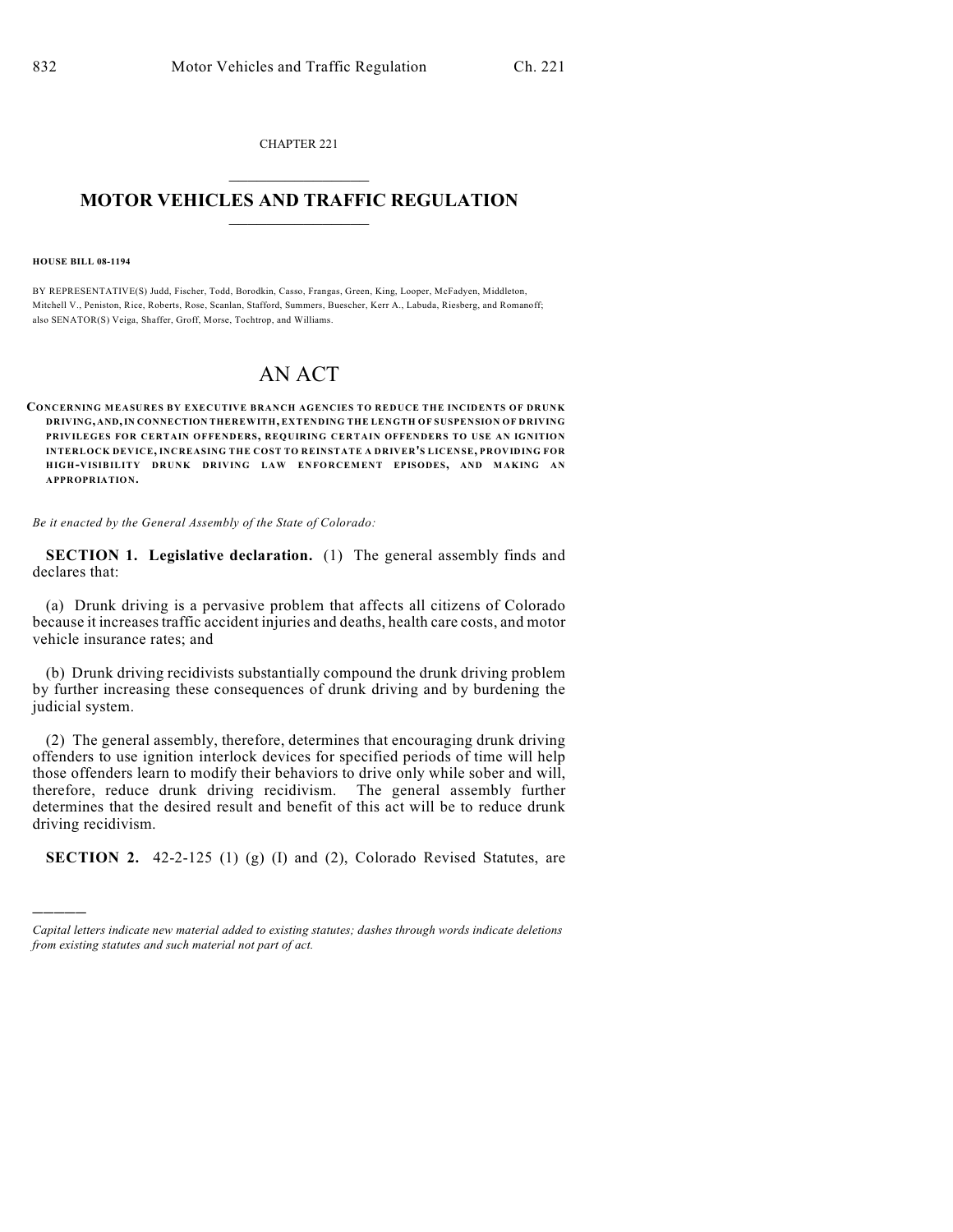amended, and the said 42-2-125 (1) is further amended BY THE ADDITION OF A NEW PARAGRAPH, to read:

**42-2-125. Mandatory revocation of license and permit.** (1) The department shall immediately revoke the license or permit of any driver or minor driver upon receiving a record showing that such driver has:

(b.5) IN THE CASE OF A DRIVER TWENTY-ONE YEARS OF AGE OR OLDER, BEEN CONVICTED OF AN OFFENSE DESCRIBED IN SECTION  $42-4-1301$  (1) (a) OR (2) (a). EXCEPT AS PROVIDED IN SECTION 42-2-132.5, THE PERIOD OF REVOCATION BASED UPON THIS PARAGRAPH (b.5) SHALL BE NINE MONTHS. THE PROVISIONS OF THIS PARAGRAPH (b.5) SHALL NOT APPLY TO A PERSON WHOSE DRIVING PRIVILEGE WAS REVOKED PURSUANT TO SECTION  $42-2-126(3)(a)(I)$  FOR A FIRST OFFENSE BASED ON THE SAME DRIVING INCIDENT.

(g) (I) Been twice convicted of any offense provided for in section  $42-4-1301$  (1)  $\sigma$   $(2)$  (a) COMBINATION OF DUI, DUI PER SE, DWAI, OR HABITUAL USER for acts committed within a period of five years;

(2) Unless otherwise provided in this section, the period of revocation shall be not less than one year; except that the period of revocation based on paragraphs (b),  $(c)$ , and  $(k)$  PARAGRAPHS (b) AND (c) of subsection (1) of this section involving a commercial motor vehicle transporting hazardous materials as defined under section 42-2-402 (7) shall result in a revocation period of three years.

**SECTION 3.** 42-2-126 (3) (a) and (3) (c), Colorado Revised Statutes, as amended by House Bill 08-1166, enacted at the Second Regular Session of the Sixty-sixth General Assembly, are amended to read:

**42-2-126. Revocation of license based on administrative determination.** (3) **Revocation of license.** (a) **Excess BAC 0.08.** (I) The department shall revoke the license of a person for excess BAC 0.08 for:

(A) three NINE months for a first violation COMMITTED ON OR AFTER JANUARY 1, 2009 EXCEPT THAT SUCH A PERSON MAY APPLY FOR A RESTRICTED LICENSE PURSUANT TO THE PROVISIONS OF SECTION 42-2-132.5; and

(B) For One year for a second or subsequent violation; and

(C) TWO YEARS FOR A THIRD OR SUBSEQUENT VIOLATION OCCURRING ON OR AFTER JANUARY 1, 2009, REGARDLESS OF WHEN THE PRIOR VIOLATIONS OCCURRED; EXCEPT THAT SUCH A PERSON MAY APPLY FOR A RESTRICTED LICENSE PURSUANT TO THE PROVISIONS OF SECTION 42-2-132.5.

 $(II)$  (A) Notwithstanding the provisions of subparagraph (I) of this paragraph (a), a person twenty-one years of age or older at the time of the violation whose license is revoked for a first offense under subparagraph (I) of this paragraph (a) may request that, in lieu of the three-month revocation, the person's license be revoked for a period of not less than thirty days, to be followed by a suspension period of such length that the total period of revocation and suspension equals six months. If the hearing officer approves the request, the hearing officer may grant the person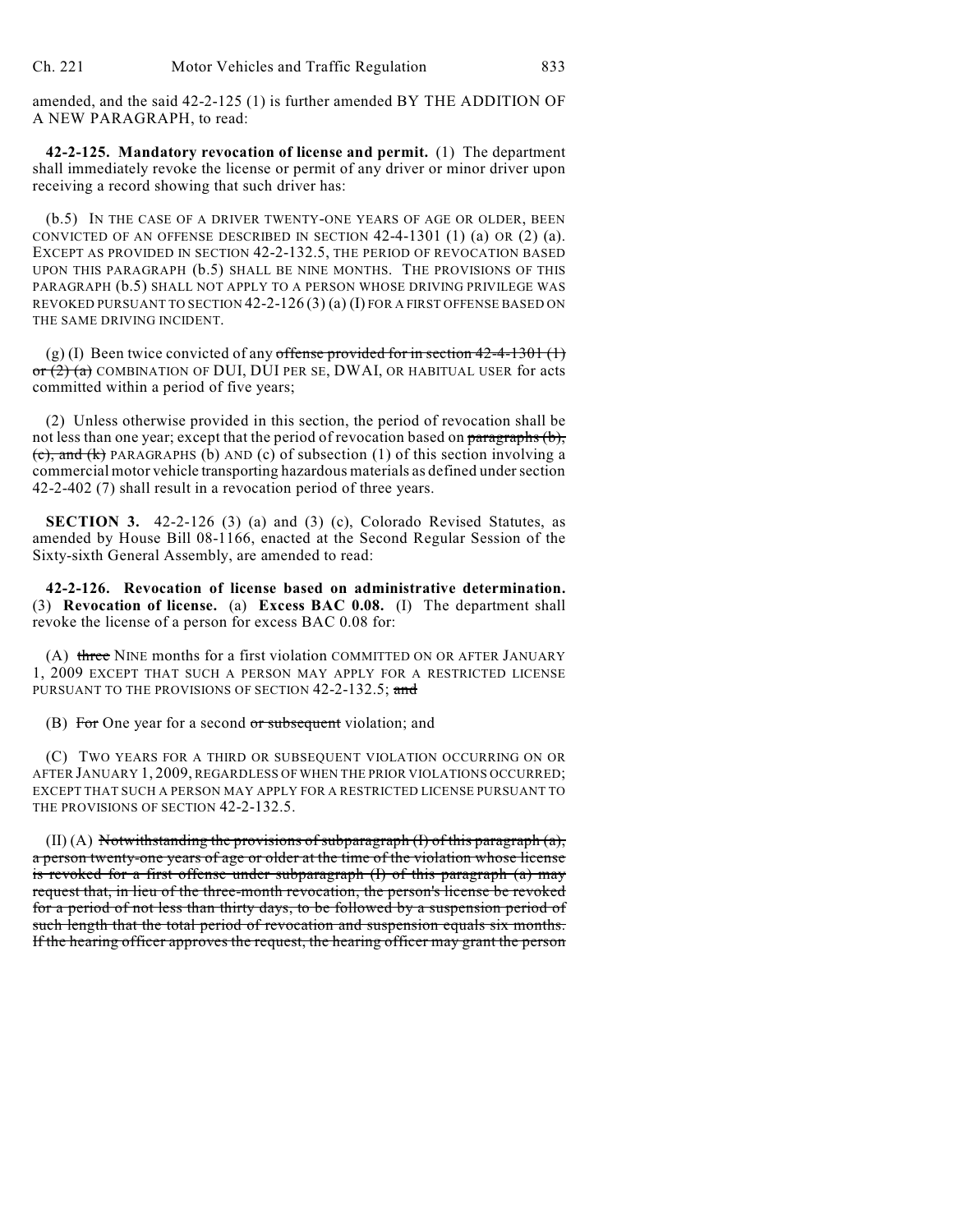a probationary license that may be used only for the reasons provided in section  $42-2-127$  (14) (a). If the person is a persistent drunk driver, as defined in section  $42-1-102$  (68.5), the probationary license shall be conditioned on the use of an approved ignition interlock device, as defined in section  $42-2-132.5$  (7) (a). The time served under a probationary license shall not be credited against any mandatory interlock restriction imposed pursuant to section 42-2-132.5.

(B) The hearing to consider a request under this subparagraph (II) may be held at the same time as the hearing held under subsection (8) of this section; except that a probationary license may not become effective until at least thirty days have elapsed since the beginning of the revocation period.

(c) **Refusal.** (I) The department shall revoke the license of a person for refusal for one year for a first violation, two years for a second violation and three years for a third or subsequent violation; except that the period of revocation shall be at least three years if the person was driving a commercial motor vehicle that was transporting hazardous materials as defined in section 42-2-402 (7).

(II) NOTWITHSTANDING THE PROVISIONS OF SUBPARAGRAPH (I) OF THIS PARAGRAPH (c), SUCH A PERSON WHOSE LICENSE HAS BEEN REVOKED FOR TWO YEARS FOR A SECOND VIOLATION OR FOR THREE YEARS FOR A THIRD OR SUBSEQUENT VIOLATION MAY APPLY FOR A RESTRICTED LICENSE PURSUANT TO THE PROVISIONS OF SECTION 42-2-132.5.

**SECTION 4. Repeal.** 42-2-127 (9), Colorado Revised Statutes, is repealed as follows:

**42-2-127. Authority to suspend license - to deny license - type of conviction - points.** (9) (a) Whenever the department receives notice that a person has pled guilty to, or been found guilty by a court or a jury of, a violation of section 42-4-1301 (1) (a), (1) (c), or (2) (a) and receives the license surrendered by the person to the court pursuant to section 42-2-129, the department shall immediately suspend the license of the person for a period of not less than one year. If the department is also required to enter a license revocation for a period of one year or longer under any provision of this title based on the same conviction, the suspension shall not be entered.

(b) Upon suspending the license of any person as required by this subsection (9), the department shall immediately notify the licensee as provided in section 42-2-119  $(2)$ .

(c) Upon receipt of the notice of suspension, the licensee or the licensee's attorney may request a hearing in writing. The department, upon notice to the licensee as provided in section 42-2-119 (2), shall hold a hearing not less than thirty days after receiving such request through a hearing commissioner appointed by the executive director of the department, which hearing shall be conducted in accordance with the provisions of section 24-4-105, C.R.S. The hearing shall be held at the district office of the department closest to the residence of the licensee; except that all or part of the hearing may, at the discretion of the department, be conducted in real time, by telephone or other electronic means in accordance with section 42-1-218.5. After such hearing, the licensee may appeal the decision of the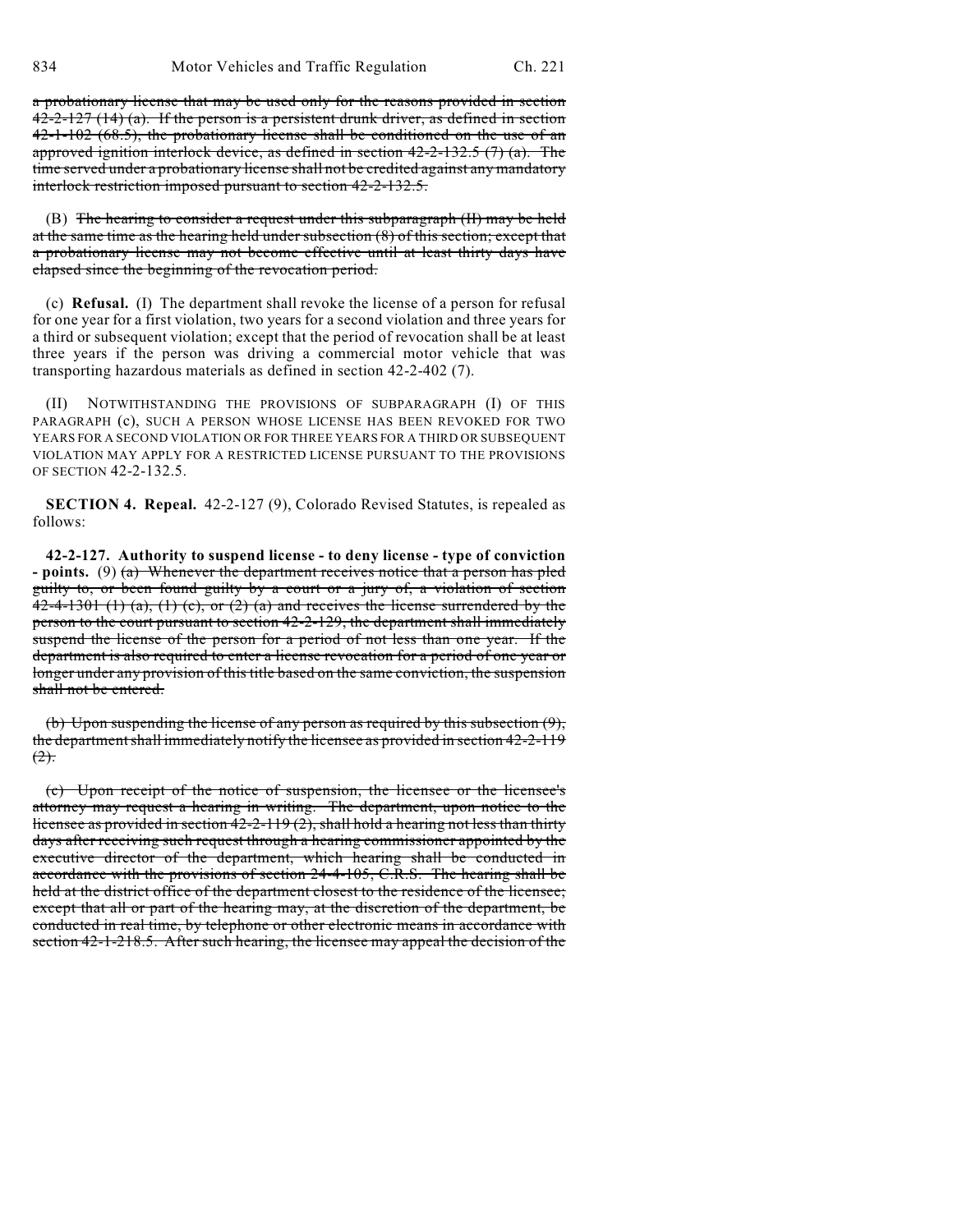department to the district court as provided in section 42-2-135. Should a driver who has had a license suspended under this subsection (9) be subsequently acquitted of such charge by a court of record, the department shall immediately, in any event not later than ten days after the receipt of such notice of acquittal, reinstate said license to the driver affected.

**SECTION 5.** 42-2-132 (1), (2) (a) (I), and (2) (a) (II) (A), Colorado Revised Statutes, are amended, and the said 42-2-132 (2) is further amended BY THE ADDITION OF A NEW PARAGRAPH, to read:

**42-2-132. Period of suspension or revocation.** (1) The department shall not suspend a driver's or minor driver's license to drive a motor vehicle on the public highways for a period of more than one year, except as permitted under sections  $42-2-127(9)$  and  $42-2-138$  SECTION 42-2-138 and except for noncompliance with the provisions of subsection (4) of this section or section 42-7-406, or both.

(2) (a) (I) Any person whose license or privilege to drive a motor vehicle on the public highways has been revoked is not entitled to apply for a probationary license, and, except as provided in paragraph (b) of this subsection  $(2)$  and in sections 42-2-125, 42-2-126, 42-2-132.5, 42-2-138, 42-2-205, and 42-7-406, such THE person is not entitled to make application for a new license until the expiration of one year from the date on which the revoked license was surrendered to and received by the department EFFECTIVE DATE OF THE REVOCATION; then such THE person may make application for a new license as provided by law.

(II) (A) Following the period of revocation set forth in this subsection (2), the department shall not issue a new license unless and until it is satisfied that such THE person has demonstrated knowledge of the laws and driving ability through the appropriate motor vehicle testing process and that such THE person whose license was revoked pursuant to section 42-2-125 for  $\pi$  A SECOND OR SUBSEQUENT alcoholor drug-related driving offense has completed not less than a level II alcohol and drug education and treatment program certified by the division of alcohol and drug abuse pursuant to section 42-4-1301.3.

(c) A PERSON WHOSE DRIVING PRIVILEGE IS RESTORED PRIOR TO A HEARING ON THE MERITS OF ANY DRIVING RESTRAINT WAIVES THE PERSON'S RIGHT TO A HEARING ON THE MERITS OF THE DRIVING RESTRAINT.

**SECTION 6.** 42-2-132.5 (1.5) (a) and (3) (a), Colorado Revised Statutes, are amended to read:

**42-2-132.5. Mandatory and voluntary restricted licenses following alcohol convictions - rules.** (1.5) (a) (I) A person whose privilege to drive has been revoked for more than one year because of a violation of any provision of section  $42-4-1301$  (1) (a), (1) (b), or (2) or has been revoked for more than one year under any provision of section 42-2-126 may voluntarily apply for an early reinstatement with a restricted license under the provisions of this section after the person's privilege to drive has been revoked for one year. EXCEPT AS PROVIDED IN SUBPARAGRAPH (II) OF THIS PARAGRAPH (a) OR SUBSECTION (1.7) OF THIS SECTION, the restrictions imposed pursuant to this section shall remain in effect for the longer of one year or the total time period remaining on the license restraint prior to early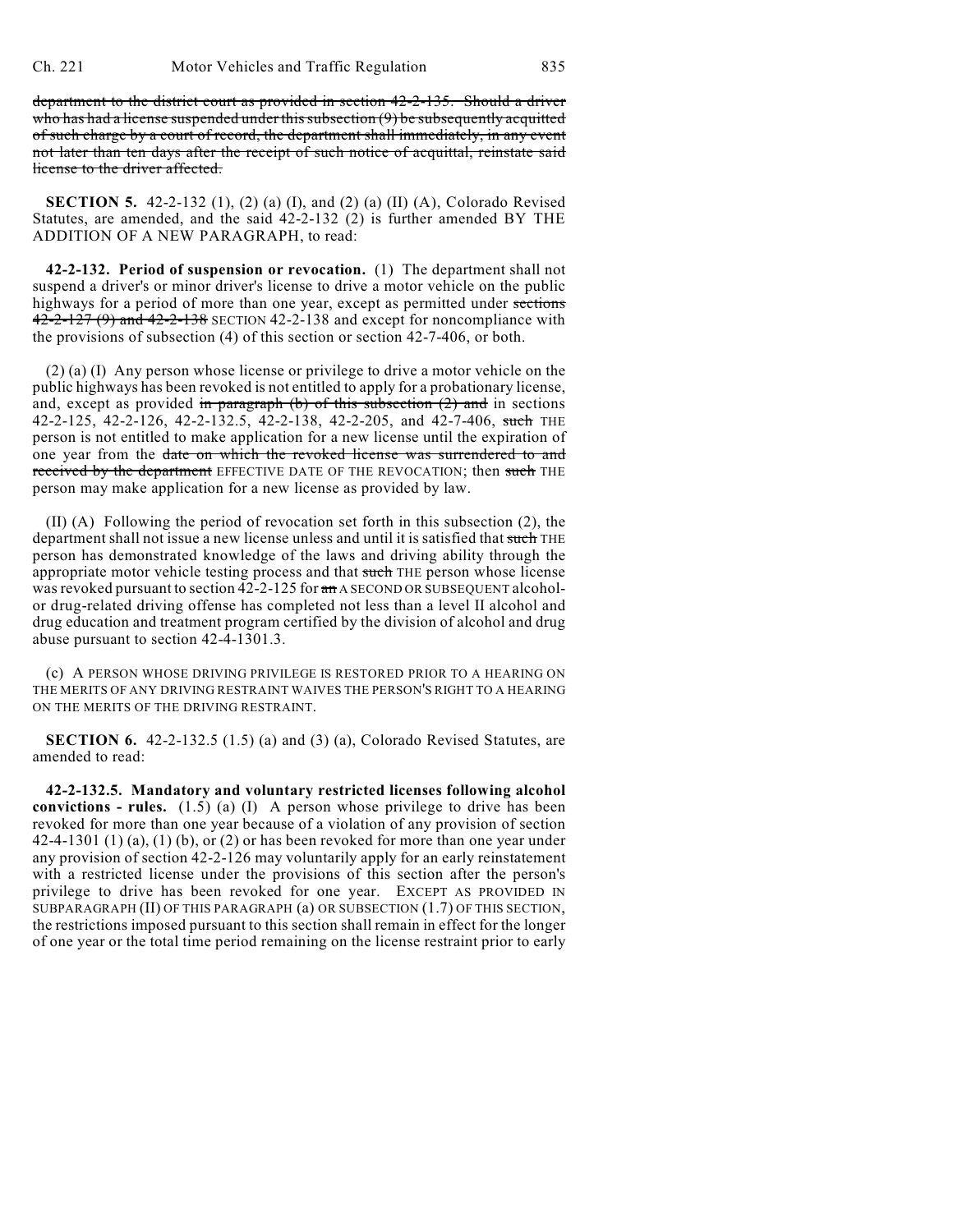### reinstatement.

(II) (A) FOR REVOCATIONS UNDER SECTION 42-2-125 (1) (b.5) OR SECTION 42-2-126 (3) (a) (I) FOR A FIRST VIOLATION THAT REQUIRES ONLY A NINE-MONTH REVOCATION, A PERSON TWENTY-ONE YEARS OF AGE OR OLDER AT THE TIME OF THE OFFENSE MAY VOLUNTARILY APPLY FOR AN EARLY REINSTATEMENT WITH A RESTRICTED LICENSE UNDER THE PROVISIONS OF THIS SECTION AFTER THE PERSON'S PRIVILEGE TO DRIVE HAS BEEN REVOKED FOR AT LEAST ONE MONTH. EXCEPT AS PROVIDED IN PARAGRAPH (b.5) OF SUBSECTION (1) OF THIS SECTION, SUBSECTION (1.7) OF THIS SECTION, AND SUB-SUBPARAGRAPH (B) OF THIS SUBPARAGRAPH (II), THE RESTRICTIONS IMPOSED PURSUANT TO THIS SUBPARAGRAPH (II) SHALL REMAIN IN EFFECT FOR EIGHT MONTHS.

(B) FOR A PERSON WITH A RESTRICTED LICENSE ISSUED PURSUANT TO SUB-SUBPARAGRAPH (A) OF THIS SUBPARAGRAPH (II), IF THE DEPARTMENT'S MONTHLY MONITORING REPORTS REQUIRED BY PARAGRAPH (c) OF SUBSECTION (4) OF THIS SECTION SHOW THAT, FOR FOUR CONSECUTIVE MONTHLY REPORTING PERIODS, THE APPROVED IGNITION INTERLOCK DEVICE DID NOT PREVENT THE OPERATION OF THE MOTOR VEHICLE DUE TO AN EXCESSIVE BLOOD ALCOHOL CONTENT OR DID NOT DETECT THAT THERE HAS BEEN TAMPERING WITH THE DEVICE, THERE HAVE BEEN NO OTHER REPORTS OF CIRCUMVENTION OR TAMPERING, AND THERE ARE NO GROUNDS TO EXTEND THE RESTRICTION PURSUANT TO PARAGRAPH (a) OF SUBSECTION (5) OF THIS SECTION, THEN THE PERSON SHALL BE ELIGIBLE FOR A LICENSE WITHOUT THE RESTRICTION REQUIRED BY THIS SECTION. IF THE DEPARTMENT DETERMINES THAT A PERSON IS ELIGIBLE FOR A LICENSE WITHOUT THE RESTRICTION REQUIRED BY THIS SECTION PURSUANT TO THIS SUB-SUBPARAGRAPH (B), THE DEPARTMENT SHALL SERVE UPON THE PERSON A NOTICE OF SUCH ELIGIBILITY. A PERSON ELIGIBLE FOR A LICENSE WITHOUT THE RESTRICTION REQUIRED BY THIS SECTION PURSUANT TO THIS SUB-SUBPARAGRAPH (B) MAY REQUEST A HEARING ON THE PERSON'S ELIGIBILITY. THE PROVISIONS OF THIS SUB-SUBPARAGRAPH (B) SHALL NOT APPLY TO A PERSON COVERED BY SUBSECTION (1.7) OF THIS SECTION.

(C) THE DEPARTMENT SHALL ESTABLISH A PROGRAM TO ASSIST PERSONS WHO APPLY FOR A RESTRICTED LICENSE UNDER THIS SUBPARAGRAPH (II) WHO ARE UNABLE TO PAY THE FULL COST OF AN IGNITION INTERLOCK DEVICE. THE PROGRAM SHALL BE FUNDED FROM THE FIRST TIME DRUNK DRIVING OFFENDER ACCOUNT IN THE HIGHWAY USERS TAX FUND ESTABLISHED PURSUANT TO SECTION 42-2-132 (4) (b) (II). THE EXECUTIVE DIRECTOR OF THE DEPARTMENT MAY PROMULGATE RULES GOVERNING THE PROGRAM.

(3) (a) (I) The department shall issue a restricted license under this section if the department receives from a person described in subsection  $(1)$ ,  $(1.5)$ , or  $(1.7)$  of this section an affidavit stating that the person has obtained:

(A) at the person's own expense A signed lease agreement for the installation and use of an approved ignition interlock device in each motor vehicle on which the person's name appears on the registration and any other vehicle that the person may drive during the period of the restricted license; AND

(B) THE WRITTEN CONSENT OF ALL OTHER OWNERS, IF ANY, OF EACH MOTOR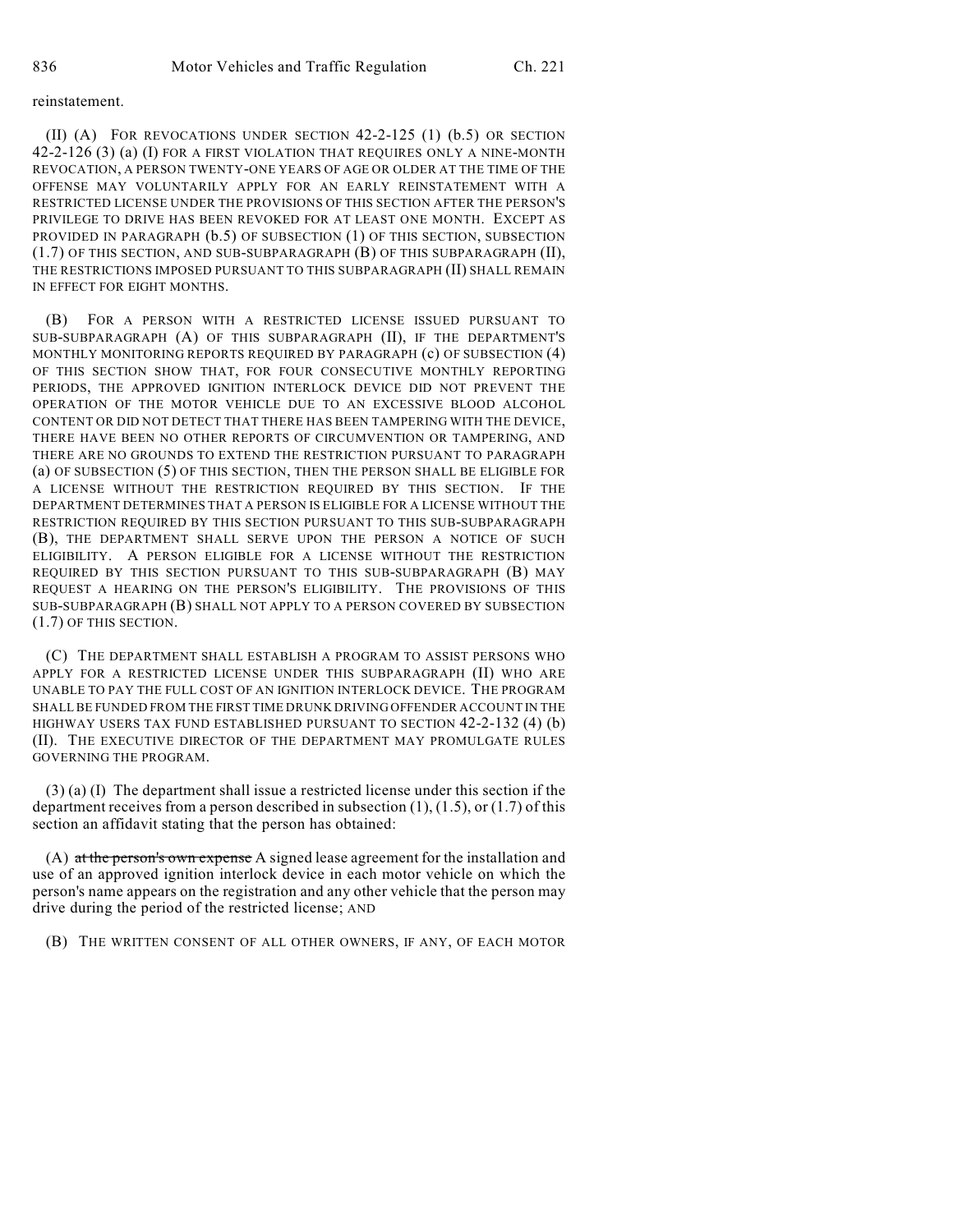VEHICLE IN WHICH THE APPROVED IGNITION INTERLOCK DEVICE IS INSTALLED.

(II) A copy of each signed lease agreement shall be attached to the affidavit.

**SECTION 7.** 42-2-132 (4) (a) (I) and (4) (b), Colorado Revised Statutes, are amended to read:

**42-2-132. Period of suspension or revocation.** (4) (a) (I) Any person whose license or other privilege to operate a motor vehicle in this state has been suspended, cancelled, or revoked, pursuant to either this article or article 4 or 7 of this title, shall pay a restoration fee of sixty NINETY-FIVE dollars to the executive director of the department prior to the issuance to such THE person of a new license or the restoration of such THE license or privilege.

(b) All restoration fees collected pursuant to this subsection (4) shall be transmitted to the state treasurer, who shall credit: the same

(I) (A) SIXTY DOLLARS to the driver's license administrative revocation account in the highway users tax fund, which account is hereby created AND REFERRED TO IN THIS SUBPARAGRAPH (I) AS THE "ACCOUNT".

(B) The moneys in the account shall be subject to annual appropriation by the general assembly for the direct and indirect costs incurred by the department in the administration of drivers' DRIVER'S license restraints pursuant to either this article or article 4 or article 7 of this title, including, but not limited to, the direct and indirect costs of providing administrative hearings under this title, without the use of moneys from the general fund. At the end of each fiscal year, any unexpended and unencumbered moneys remaining in the account shall be transferred out of the account, credited to the highway users tax fund, and allocated and expended as specified in section  $43-4-205$  (5.5) (c), C.R.S.; AND

(II) (A) THIRTY-FIVE DOLLARS TO THE FIRST TIME DRUNK DRIVING OFFENDER ACCOUNT IN THE HIGHWAY USERS TAX FUND, WHICH ACCOUNT IS HEREBY CREATED AND REFERRED TO IN THIS SUBPARAGRAPH (II) AS THE "ACCOUNT".

(B) THE MONEYS IN THE ACCOUNT SHALL BE SUBJECT TO ANNUAL APPROPRIATION BY THE GENERAL ASSEMBLY ON AND AFTER JANUARY 1, 2009, FIRST TO THE DEPARTMENT OF REVENUE TO PAY ITS COSTS ASSOCIATED WITH THE IMPLEMENTATION OF HOUSE BILL 08-1194, AS ENACTED AT THE SECOND REGULAR SESSION OF THE SIXTY-SIXTH GENERAL ASSEMBLY; SECOND, TO THE DEPARTMENT OF REVENUE TO PAY A PORTION OF THE COSTS FOR AN IGNITION INTERLOCK DEVICE AS REQUIRED BY SECTION 42-2-132.5 (1.5) (a) (II) FOR A FIRST TIME DRUNK DRIVING OFFENDER WHO IS UNABLE PAY THE COSTS OF THE DEVICE; AND THEN TO PROVIDE TWO MILLION DOLLARS TO THE DEPARTMENT OF TRANSPORTATION FOR HIGH VISIBILITY DRUNK DRIVING ENFORCEMENT PURSUANT TO SECTION 43-4-901,C.R.S. ANY MONEYS IN THE ACCOUNT NOT EXPENDED FOR THESE PURPOSES MAY BE INVESTED BY THE STATE TREASURER AS PROVIDED BY LAW. ALL INTEREST AND INCOME DERIVED FROM THE INVESTMENT AND DEPOSIT OF MONEYS IN THE ACCOUNT SHALL BE CREDITED TO THE ACCOUNT. AT THE END OF EACH FISCAL YEAR, ANY UNEXPENDED AND UNENCUMBERED MONEYS REMAINING IN THE ACCOUNT SHALL REMAIN IN THE ACCOUNT AND SHALL NOT BE CREDITED OR TRANSFERRED TO THE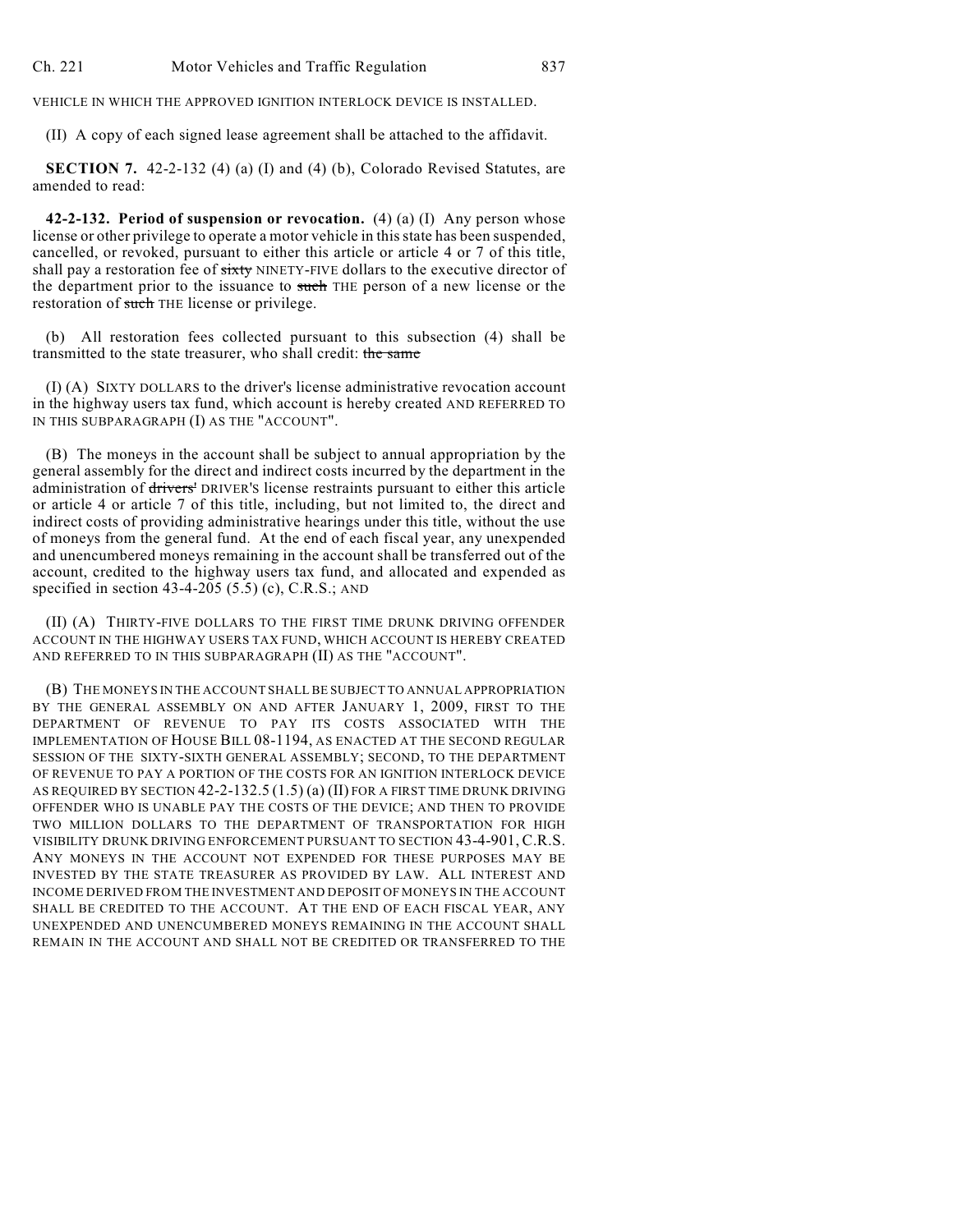GENERAL FUND, THE HIGHWAY USERS TAX FUND, OR ANOTHER FUND.

**SECTION 8.** Article 4 of title 43, Colorado Revised Statutes, is amended BY THE ADDITION OF A NEW PART to read:

# PART 9

## HIGH-VISIBILITY DRUNK DRIVING LAW ENFORCEMENT

**43-4-901. High-visibility drunk driving law enforcement.** THE DEPARTMENT OF TRANSPORTATION IN IMPLEMENTING THE STRATEGIC TRANSPORTATION PROJECT INVESTMENT PROGRAM SHALL, AS A PRIORITY, INCREASE TO TWELVE EPISODES ANNUALLY THE NUMBER OF HIGH-VISIBILITY DRUNK DRIVING LAW ENFORCEMENT EPISODES THAT THE DEPARTMENT OVERSEES. THE HIGH-VISIBILITY DRUNK DRIVING LAW ENFORCEMENT EPISODES REQUIRED BY THIS SECTION SHALL BE INDEPENDENT OF, AND IN ADDITION TO, THE DRUNK DRIVING PREVENTION AND LAW ENFORCEMENT PROGRAM DESCRIBED IN PART 4 OF THIS ARTICLE.

**SECTION 9.** Title 17, Colorado Revised Statutes, is amended BY THE ADDITION OF A NEW ARTICLE to read:

### **ARTICLE 18 Correctional Facilities - Statutory Appropriations**

**17-18-101. Appropriation to comply with section 2-2-703 - HB 08-1194 repeal.** (1) PURSUANT TO SECTION 2-2-703, C.R.S., THE FOLLOWING STATUTORY APPROPRIATIONS, OR SO MUCH THEREOF AS MAY BE NECESSARY, ARE MADE IN ORDER TO IMPLEMENT HOUSE BILL 08-1194, ENACTED AT THE SECOND REGULAR SESSION OF THE SIXTY-SIXTH GENERAL ASSEMBLY:

(a) FOR THE FISCAL YEAR BEGINNING JULY 1, 2008, IN ADDITION TO ANY OTHER APPROPRIATION, THERE IS HEREBY APPROPRIATED FROM THE CAPITAL CONSTRUCTION FUND CREATED IN SECTION 24-75-302,C.R.S., TO THE CORRECTIONS EXPANSION RESERVE FUND CREATED IN SECTION 17-1-116, C.R.S., THE SUM OF ONE HUNDRED TWENTY-FIVE THOUSAND ONE HUNDRED SIXTY-FIVE DOLLARS (\$125,165).

(b) (I) FOR THE FISCAL YEAR BEGINNING JULY 1, 2009, IN ADDITION TO ANY OTHER APPROPRIATION, THERE IS HEREBY APPROPRIATED FROM THE CAPITAL CONSTRUCTION FUND CREATED IN SECTION 21-75-302,C.R.S., TO THE CORRECTIONS EXPANSION RESERVE FUND CREATED IN SECTION 17-1-116, C.R.S., THE SUM OF TWELVE THOUSAND FIVE HUNDRED SEVENTEEN DOLLARS (\$12,517).

(II) FOR THE FISCAL YEAR BEGINNING JULY 1, 2009, IN ADDITION TO ANY OTHER APPROPRIATION, THERE IS HEREBY APPROPRIATED TO THE DEPARTMENT OF CORRECTIONS, OUT OF ANY MONEYS IN THE GENERAL FUND NOT OTHERWISE APPROPRIATED, THE SUM OF TWENTY-EIGHT THOUSAND SEVEN HUNDRED FIFTY-EIGHT DOLLARS (\$28,758).

(c) FOR THE FISCAL YEAR BEGINNING JULY 1, 2010, IN ADDITION TO ANY OTHER APPROPRIATION, THERE IS HEREBY APPROPRIATED TO THE DEPARTMENT OF CORRECTIONS, OUT OF ANY MONEYS IN THE GENERAL FUND NOT OTHERWISE APPROPRIATED, THE SUM OF THIRTY-ONE THOUSAND SIX HUNDRED THIRTY-FOUR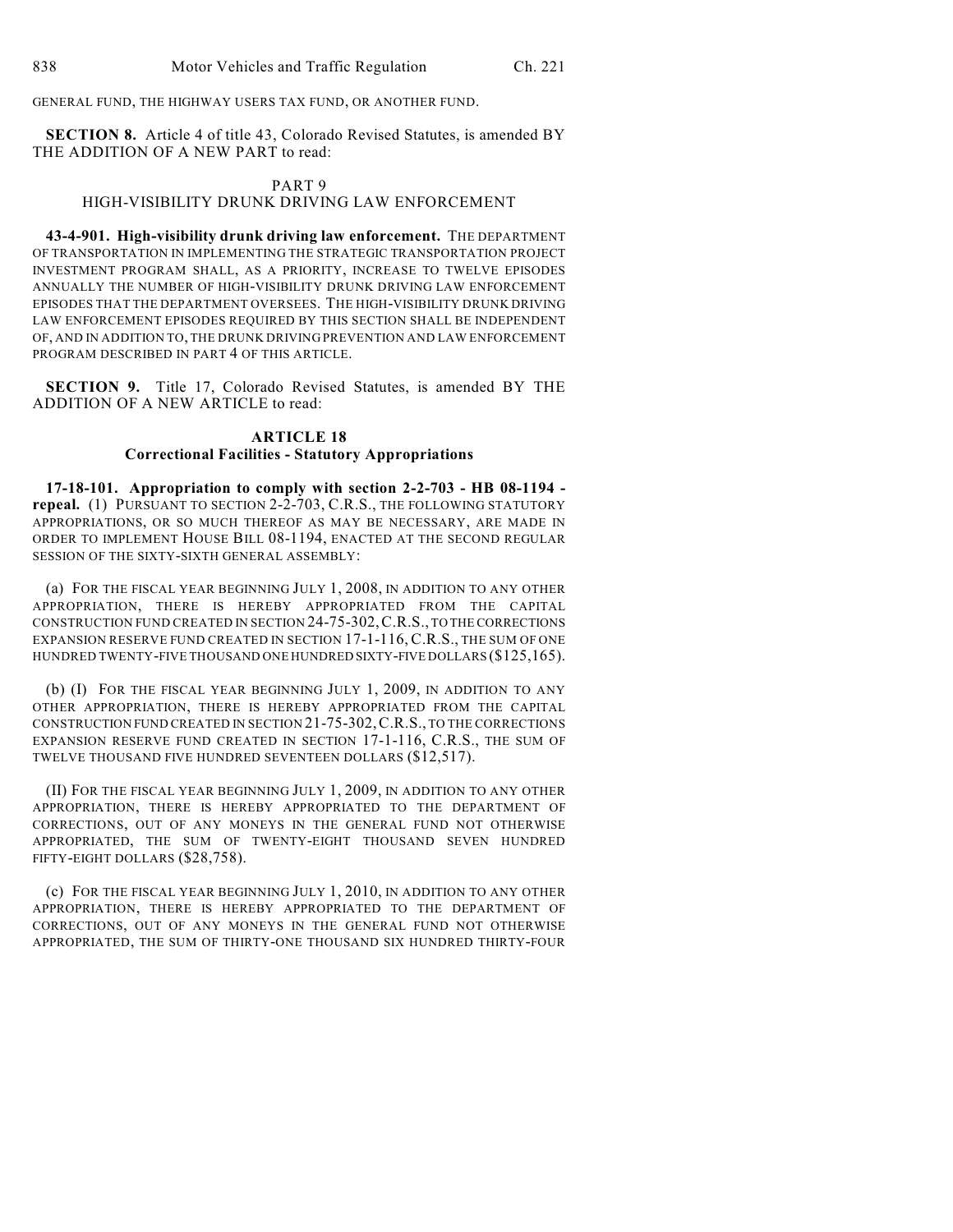(d) FOR THE FISCAL YEAR BEGINNING JULY 1, 2011, IN ADDITION TO ANY OTHER APPROPRIATION, THERE IS HEREBY APPROPRIATED TO THE DEPARTMENT OF CORRECTIONS, OUT OF ANY MONEYS IN THE GENERAL FUND NOT OTHERWISE APPROPRIATED, THE SUM OF THIRTY-ONE THOUSAND SIX HUNDRED THIRTY-FOUR DOLLARS (\$31,634).

(e) FOR THE FISCAL YEAR BEGINNING JULY 1, 2012, IN ADDITION TO ANY OTHER APPROPRIATION, THERE IS HEREBY APPROPRIATED TO THE DEPARTMENT OF CORRECTIONS, OUT OF ANY MONEYS IN THE GENERAL FUND NOT OTHERWISE APPROPRIATED, THE SUM OF THIRTY-ONE THOUSAND SIX HUNDRED THIRTY-FOUR DOLLARS (\$31,634).

(2) THIS SECTION IS REPEALED, EFFECTIVE JULY 1, 2013.

**SECTION 10.** 24-75-302 (2) (u) and (2) (v), Colorado Revised Statutes, are amended to read:

**24-75-302. Capital construction fund - capital assessment fees - calculation.** (2) As of July 1, 1988, and July 1 of each year thereafter through July 1, 2010, a sum as specified in this subsection (2) shall accrue to the capital construction fund. The state treasurer and the controller shall transfer such sum out of the general fund and into the capital construction fund as moneys become available in the general fund during the fiscal year beginning on said July 1. Transfers between funds pursuant to this subsection (2) shall not be deemed to be appropriations subject to the limitations of section 24-75-201.1. The amount that shall accrue pursuant to this subsection (2) shall be as follows:

(u) On July 1, 2008, sixty-nine thousand four hundred sixty-seven dollars pursuant to H.B. 04-1021, enacted at the second regular session of the sixty-fourth general assembly; plus three hundred ninety-two thousand three hundred seventy-three dollars pursuant to S.B. 06-206, enacted at the second regular session of the sixty-fifth general assembly; plus three hundred ninety-two thousand three hundred seventy-three dollars pursuant to S.B. 06-207, enacted at the second regular session of the sixty-fifth general assembly; plus four hundred sixty-two thousand one hundred twenty-eight dollars pursuant to H.B. 06-1326, enacted at the second regular session of the sixty-fifth general assembly; plus twenty-six thousand one hundred fifty-eight dollars pursuant to H.B. 06-1145, enacted at the second regular session of the sixty-fifth general assembly; plus five hundred twenty-three thousand one hundred sixty-four dollars pursuant to H.B. 06-1011, enacted at the second regular session of the sixty-fifth general assembly; plus sixty-nine thousand seven hundred fifty-five dollars pursuant to S.B. 06S-004, enacted at the first extraordinary session of the sixty-fifth general assembly; plus three hundred twenty-five thousand four hundred twenty-nine dollars pursuant to S.B. 07-096, enacted at the first regular session of the sixty-sixth general assembly; plus one hundred fifty thousand one hundred ninety-eight dollars pursuant to H.B. 07-1326, enacted at the first regular session of the sixty-sixth general assembly; PLUS ONE HUNDRED TWENTY-FIVE THOUSAND ONE HUNDRED SIXTY-FIVE DOLLARS PURSUANT TO H.B. 08-1194, ENACTED AT THE SECOND REGULAR SESSION OF THE SIXTY-SIXTH GENERAL ASSEMBLY;